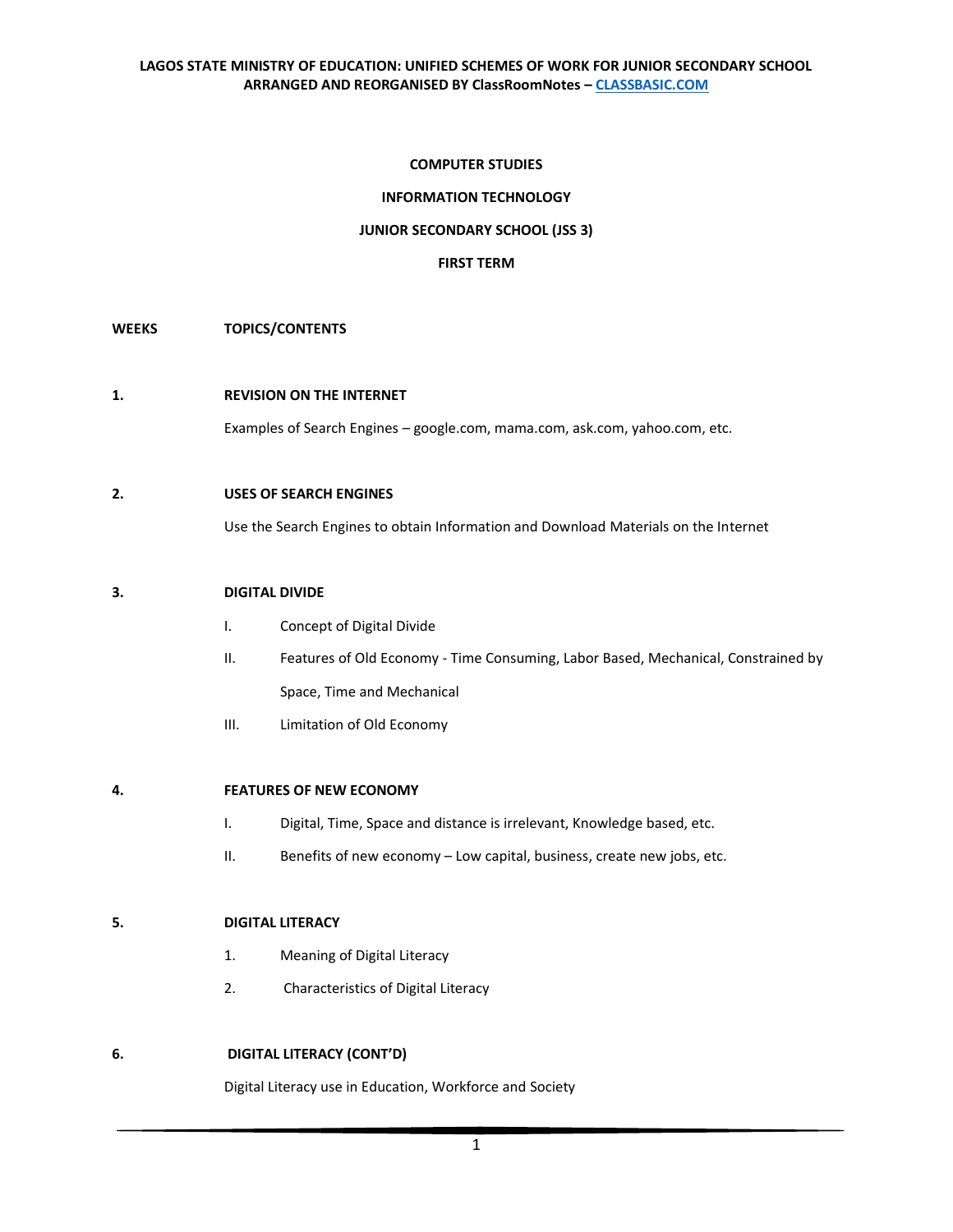# **7. DATABASE**

- I. Operational Definition of Database
- II. Database Terminologies Fields, Records, Files, Keys, etc. (State and Explain the Database Terminology)

# **8. FORMS OF DATABASE**

- I. Flat File
- II. Hierarchical
- III. Relational
- IV. Preparation of Results Sheet
- V. Start and open an existing database, Input, Store and Retrieve Information from a Database Application

## **9. SPREADSHEET**

- I. Examples of Spreadsheet Packages Excel, Lotus 123, STATVIEW, etc.
- II. Uses of spreadsheet packages preparation of daily sales, budget, Examination Results

## **10. SPREADSHEET PACKAGES (CONTINUATION)**

- I. Spreadsheet Features and Terminologies Row, Column, Cell, Worksheets, Charts, Data Range, etc.
- II. Load and existing spreadsheet packages.

# **11. | 13. REVISION AND EXAMINATION**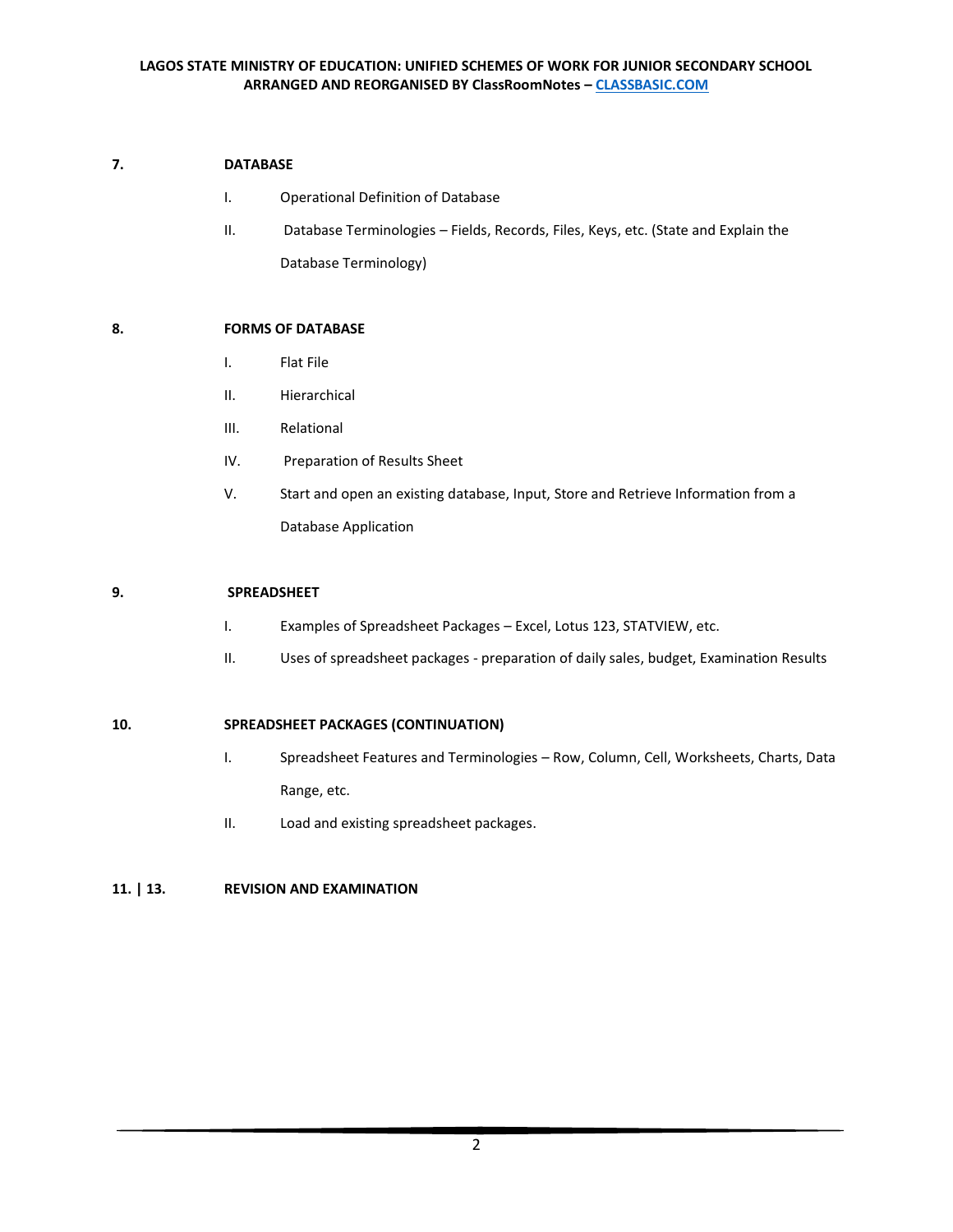### **COMPUTER STUDIES**

## **INFORMATION TECHNOLOGY**

## **JUNIOR SECONDARY SCHOOL (JSS 3)**

#### **SECOND TERM**

### **WEEKS TOPICS/CONTENTS**

#### **1. GRAPHIC**

Creating Graphs – Line graphs, Histogram, Pie charts, Legends, etc

#### **2. EDITING GRAPHS**

- I. Formatting Graphs Line graphs, Histogram, Pie charts, Legends, etc.
- II. Identify and Select Data Range and Area for Graph Construction

### **3. THE WORKSHEETS**

- I. Starting Worksheets
- II. Data Entry
- III. Editing
- IV. Saving
- V. Retrieving Worksheets
- VI. Formatting worksheets (Text, Cell and column, naming, etc. )

## **4. CALCULATIONS**

- I. Addition, Average, Counting, Multiplication, Division, etc
- II. Printing of Worksheets.

#### **5. COMPUTER CAREER OPPORTUNITIES**

- I. Computer Professionals Computer Manager, System Analyst, Programmers
- II. Computer Education, Computer Engineers and Technicians, and Operators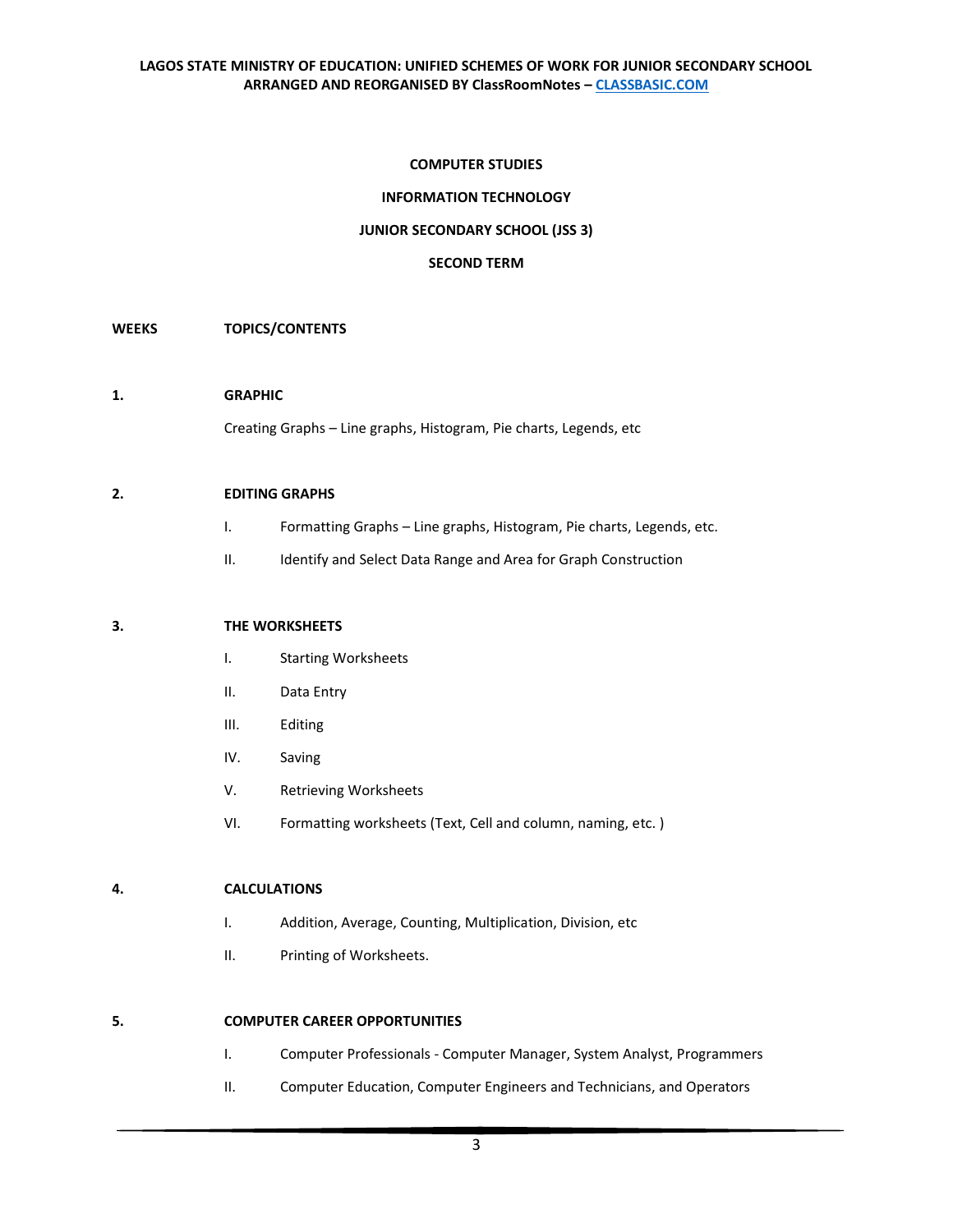# **LAGOS STATE MINISTRY OF EDUCATION: UNIFIED SCHEMES OF WORK FOR JUNIOR SECONDARY SCHOOL ARRANGED AND REORGANISED BY ClassRoomNotes – [CLASSBASIC.COM](http://classbasic.com/)**

III. State the Functions of each of the Professional

## **6. QUALITIES OF GOOD COMPUTER PROFESSIONALS**

Computer Professional Bodies –

- I. Nigeria Computer Society (NCS)
- II. Institute of Management Information System (IMIS)
- III. Computer Professional Registration Council of Nigeria (CPRN)
- IV. Information Technology Association of Nigeria (ITAN)
- V. Nigeria Internet Group (NIG)

### **7. LOGIC CIRCUIT**

- I. Introduction to Logic
- II. Interpreting Logic Gate and Circuit

## **8. CONSTRUCTION OF TRUTH TABLES FOR, OR, AND, NOT, ETC.**

#### **9. COMPUTER GAMES**

- I. Introduction to Computer Game
- II. Types of Computer Games

## **10. COMPUTER GAMES (CONTINUATION)**

- I. Advantages of Playing Computer Games
- II. Disadvantages of Playing Computer Games

### **11. REVISION**

## **12. | 13. EXAMINATION**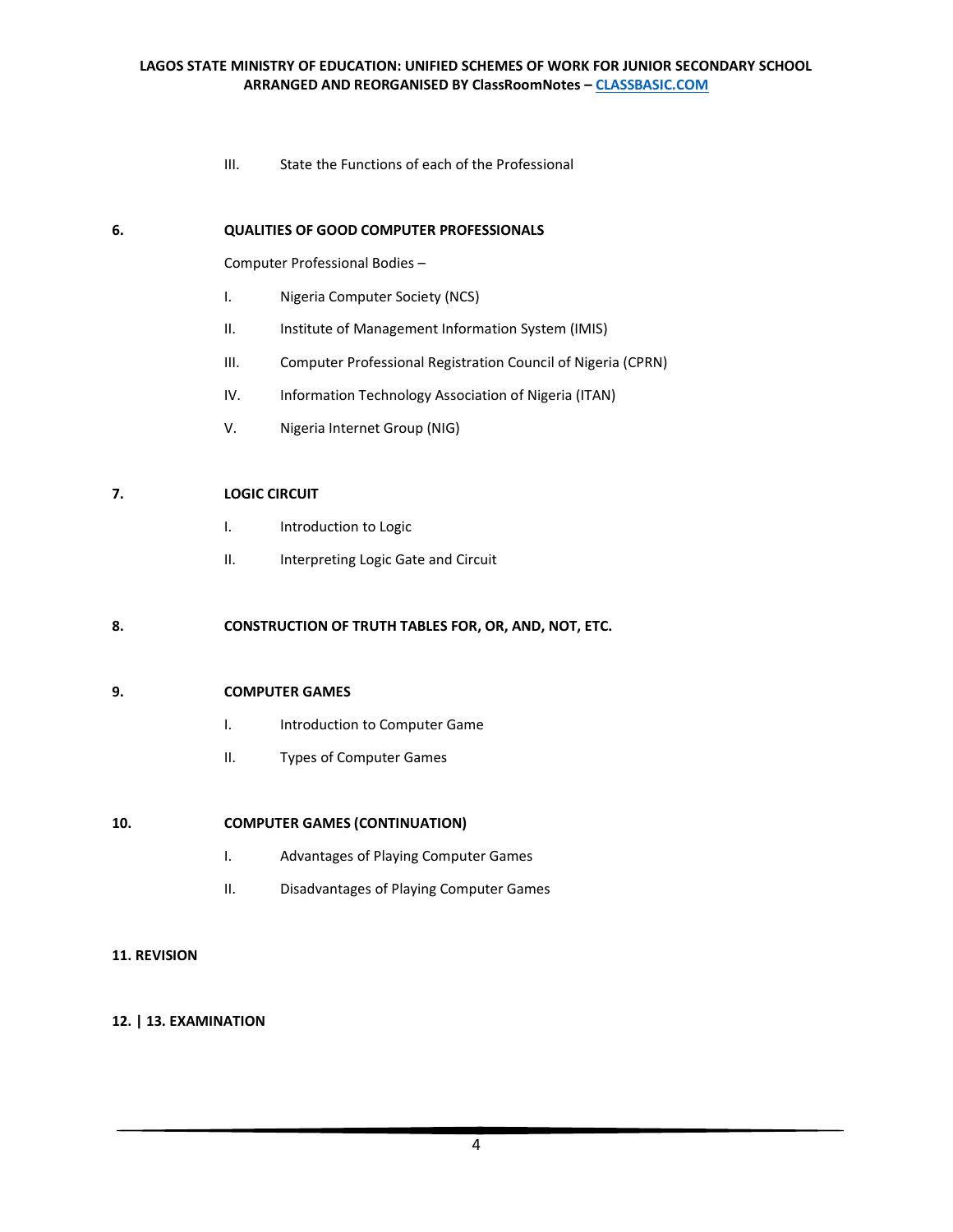## **COMPUTER STUDIES**

# **INFORMATION TECHNOLOGY**

# **JUNIOR SECONDARY SCHOOL (JSS 3)**

#### **THIRD TERM**

## **WEEKS TOPICS/CONTENTS**

#### **1. COMPUTER VIRUS**

- I. State the Meaning of Computer Virus
- II. Types of Computer Virus Book Sector, Executable File Virus, Attack on Document
- III. Examples of Computer Virus Trojan Horse, Sleeper, Logic Bomb, Alabama Virus and Christmas Virus

### **2. SOURCES OF VIRUSES**

- I. Infected Diskettes
- II. Infected CD ROMS
- III. E mail
- IV. Internet Download
- V. Illegal Duplication of Software, etc

## **3. VIRUS WARNING SIGNS**

- I. Slowing Down of Response Time
- II. Presence of Tiny Dots
- III. Wandering Across the Screen
- IV. Incomplete Saving of File
- V. Corruption of the System Setup Instructions
- VI. Appearance of strange characters.

# **4. VIRUS DETECTION (ANTI VIRUS)**